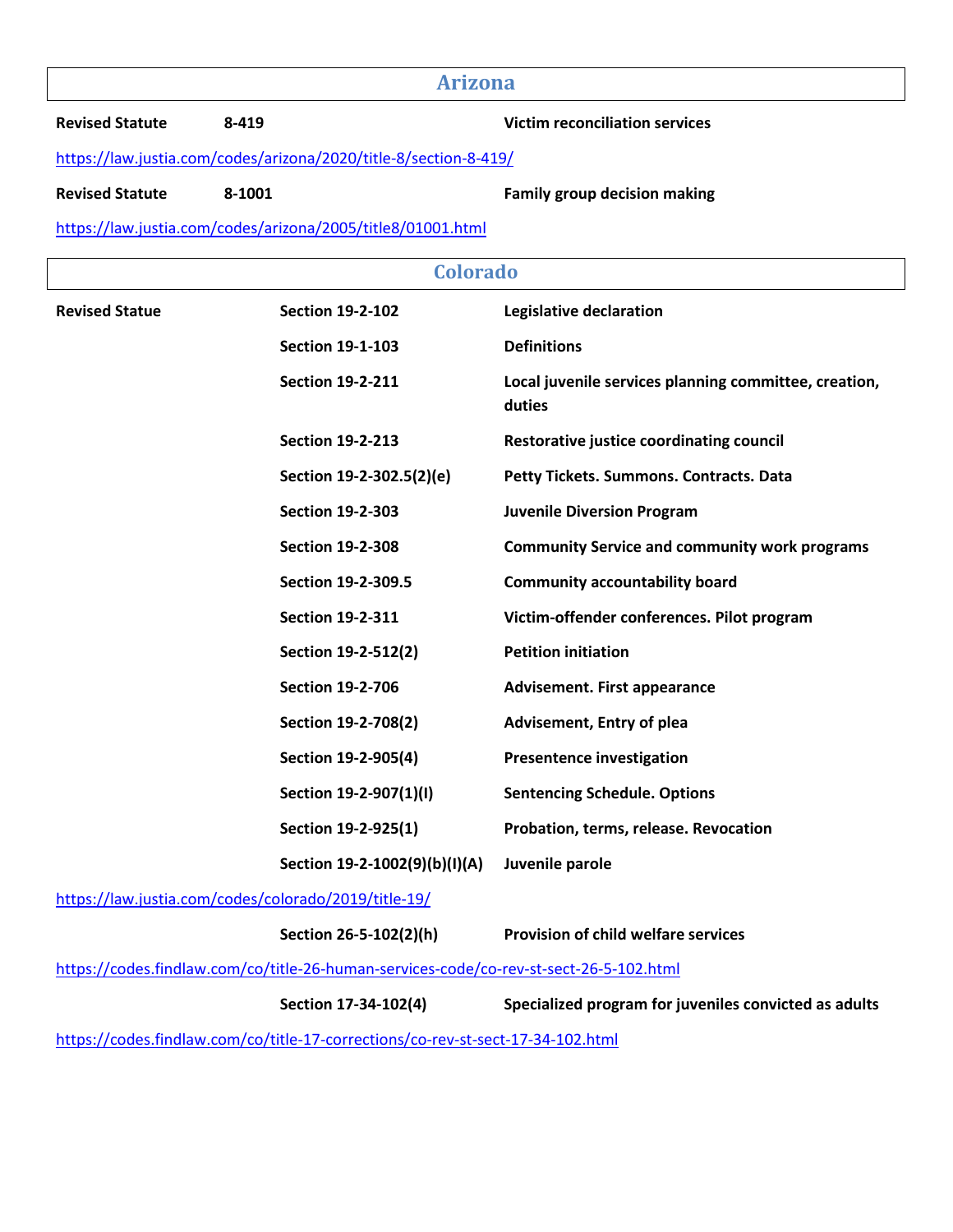| <b>Kansas</b>  |                                                                |                                                                                       |                                                                                                                                                                                                                           |  |  |  |
|----------------|----------------------------------------------------------------|---------------------------------------------------------------------------------------|---------------------------------------------------------------------------------------------------------------------------------------------------------------------------------------------------------------------------|--|--|--|
| <b>Statute</b> | Citation; goals of the code; policy development<br>Ch. 38-2301 |                                                                                       |                                                                                                                                                                                                                           |  |  |  |
|                |                                                                | https://www.ksrevisor.org/statutes/chapters/ch38/038 023 0001.html                    |                                                                                                                                                                                                                           |  |  |  |
|                | 75-7038                                                        |                                                                                       | Grants to counties for juvenile community correctional services                                                                                                                                                           |  |  |  |
|                | services                                                       |                                                                                       | https://casetext.com/statute/kansas-statutes/chapter-75-state-departments-public-officers-and-employees/article-70-<br>juvenile-justice-authority/section-75-7038-grants-to-counties-for-juvenile-community-correctional- |  |  |  |
|                |                                                                |                                                                                       | <b>Massachusetts</b>                                                                                                                                                                                                      |  |  |  |
|                | <b>Code of Massachusetts Regulations</b>                       | Title 603, CMR 53.05<br>https://www.doe.mass.edu/lawsregs/603cmr53.html?section=53.05 | <b>Alternatives to Suspension</b>                                                                                                                                                                                         |  |  |  |
|                | <b>Minnesota</b>                                               |                                                                                       |                                                                                                                                                                                                                           |  |  |  |
| <b>Statute</b> |                                                                | Chapter 388.24(2)(1)                                                                  | Pretrial diversion programs for juveniles                                                                                                                                                                                 |  |  |  |
|                |                                                                | https://www.revisor.mn.gov/statutes/cite/388.24                                       |                                                                                                                                                                                                                           |  |  |  |
|                |                                                                | <b>Chapter 609-092</b>                                                                | Juvenile Petty offenders. Use of restorative justice                                                                                                                                                                      |  |  |  |
|                | ion%20for%20the%20child.                                       |                                                                                       | https://www.revisor.mn.gov/statutes/cite/609.092#:~:text=If%20the%20victim%20is%20unwilling,appropriate%20sanct                                                                                                           |  |  |  |

**New Hampshire** 

**Revised Statutes RSA 169-B:1 Applicability of chapter, purpose** 

http://www.gencourt.state.nh.us/rsa/html/XII/169-B/169-B-1.htm

**RSA 169-B:2(IV)(b) Definition**

https://law.justia.com/codes/new-hampshire/2015/title-xii/chapter-169-b/section-169-b-2/

## **North Carolina**

General Statutes **Article 15, Ch. 7B-1706** Undisciplined and delinquent youth, purpose

https://www.ncleg.gov/EnactedLegislation/Statutes/PDF/BySection/Chapter\_7B/GS\_7B-1706.pdf

**Article 15,Ch. 7B-2506(7) Dispositional alternatives for delinquent juveniles**

https://www.ncleg.gov/EnactedLegislation/Statutes/PDF/BySection/Chapter\_7B/GS\_7B-2506.pdf

|                |   | - |                |  |
|----------------|---|---|----------------|--|
|                | i |   |                |  |
| ×<br>۰,<br>. . |   |   | M.<br>۰,<br>۰. |  |
|                |   |   |                |  |

**Revised Code Title 21c Ch. 2152.01 Delinquent children purpose of juvenile dispositions** 

https://codes.ohio.gov/ohio-revised-code/section-2152.01

**Ch. 2152.19(C) Additional orders of disposition**

https://codes.ohio.gov/ohio-revised-code/section-2152.19